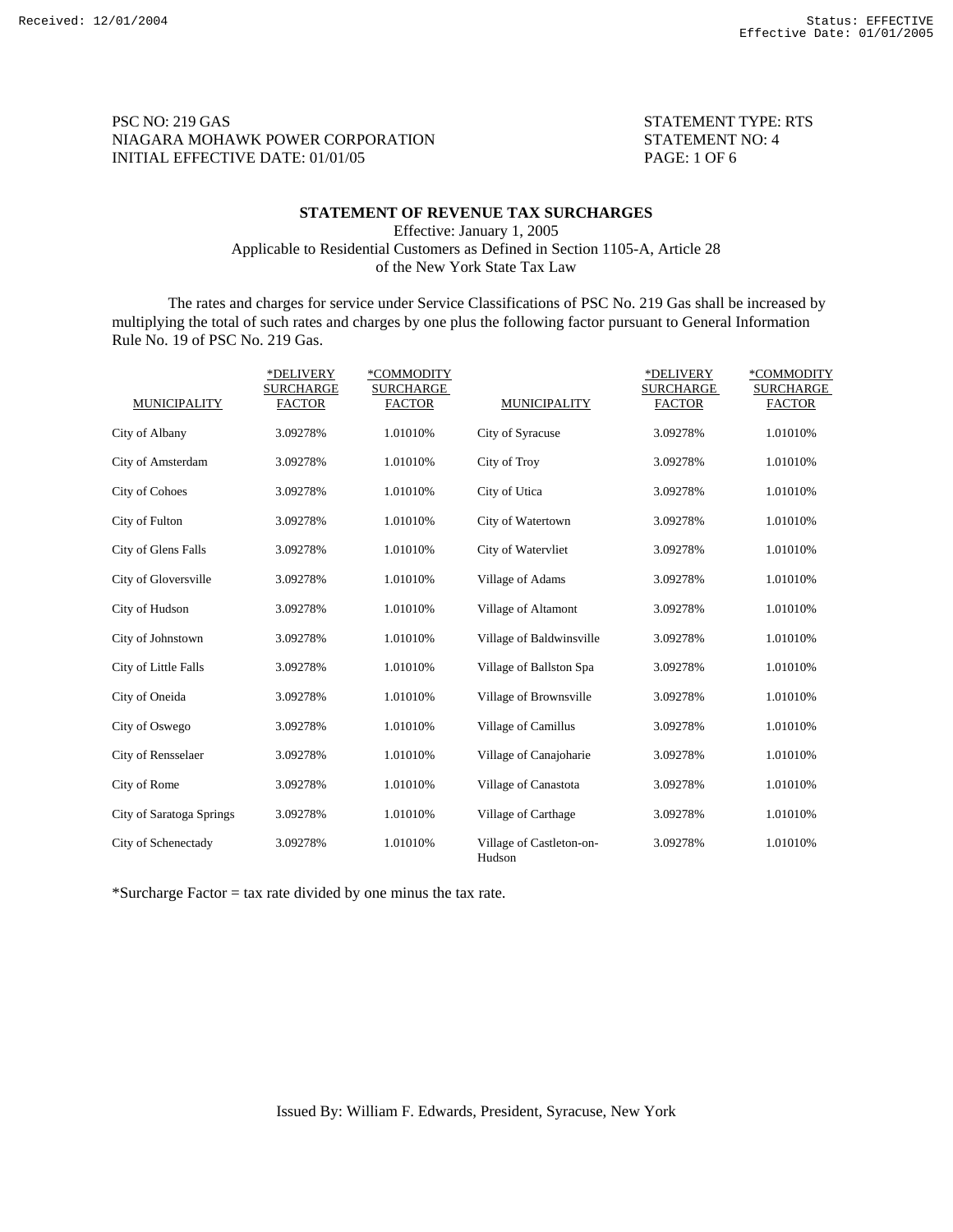# PSC NO: 219 GAS STATEMENT TYPE: RTS NIAGARA MOHAWK POWER CORPORATION STATEMENT NO: 4 INITIAL EFFECTIVE DATE: 01/01/05 PAGE: 2 OF 6

## **STATEMENT OF REVENUE TAX SURCHARGES**  Effective: January 1, 2005

Applicable to Residential Customers as Defined in Section 1105-A, Article 28 of the New York State Tax Law

|                           | *DELIVERY<br><b>SURCHARGE</b> | *COMMODITY<br><b>SURCHARGE</b> |                                 | *DELIVERY<br><b>SURCHARGE</b> | *COMMODITY<br><b>SURCHARGE</b> |
|---------------------------|-------------------------------|--------------------------------|---------------------------------|-------------------------------|--------------------------------|
| <b>MUNICIPALITY</b>       | <b>FACTOR</b>                 | <b>FACTOR</b>                  | <b>MUNICIPALITY</b>             | <b>FACTOR</b>                 | <b>FACTOR</b>                  |
| Village of Cazenovia      | 3.09278%                      | 1.01010%                       | Village of Liverpool            | 3.09278%                      | 1.01010%                       |
| Village of Central Square | 3.09278%                      | 1.01010%                       | Village of Manlius              | 3.09278%                      | 1.01010%                       |
| Village of Chittenango    | 3.09278%                      | 1.01010%                       | Village of Mexico               | 3.09278%                      | 1.01010%                       |
| Village of Clayville      | 3.09278%                      | 1.01010%                       | Village of Minoa                | 3.09278%                      | 1.01010%                       |
| Village of Colonie        | 3.09278%                      | 1.01010%                       | Village of North Syracuse       | 3.09278%                      | 1.01010%                       |
| Village of Deferiet       | 3.09278%                      | 1.01010%                       | Village of Phoenix              | 3.09278%                      | 1.01010%                       |
| Village of Dexter         | 3.09278%                      | 1.01010%                       | Village of Pulaski              | 3.09278%                      | 1.01010%                       |
| Village of Dolgeville     | 3.09278%                      | 1.01010%                       | Village of Ravena               | 3.09278%                      | 1.01010%                       |
| Village of East Syracuse  | 3.09278%                      | 1.01010%                       | Village of Sackets Harbor       | 3.09278%                      | 1.01010%                       |
| Village of Fayetteville   | 3.09278%                      | 1.01010%                       | Village of Sandy Creek          | 3.09278%                      | 1.01010%                       |
| Village of Fort Edward    | 3.09278%                      | 1.01010%                       | Village of Scotia               | 3.09278%                      | 1.01010%                       |
| Village of Fort Plain     | 3.09278%                      | 1.01010%                       | Village of Skaneateles          | 3.09278%                      | 1.01010%                       |
| Village of Frankfort      | 3.09278%                      | 1.01010%                       | Village of Solvay               | 3.09278%                      | 1.01010%                       |
| Village of Glen Park      | 3.09278%                      | 1.01010%                       | Village of South Glens<br>Falls | 3.09278%                      | 1.01010%                       |
| Village of Greenwich      | 3.09278%                      | 1.01010%                       | Village of Tully                | 3.09278%                      | 1.01010%                       |
| Village of Herkimer       | 3.09278%                      | 1.01010%                       | Village of Victory Mills        | 3.09278%                      | 1.01010%                       |
| Village of Hudson Falls   | 3.09278%                      | 1.01010%                       | Village of Voorheesville        | 3.09278%                      | 1.01010%                       |
| Village of Ilion          | 3.09278%                      | 1.01010%                       | Village of West Carthage        | 3.09278%                      | 1.01010%                       |
| Village of Lacona         | 3.09278%                      | 1.01010%                       | All Other Municipalities        | 2.04082%                      | 0.00000%                       |
| Village of Lake George    | 3.09278%                      | 1.01010%                       |                                 |                               |                                |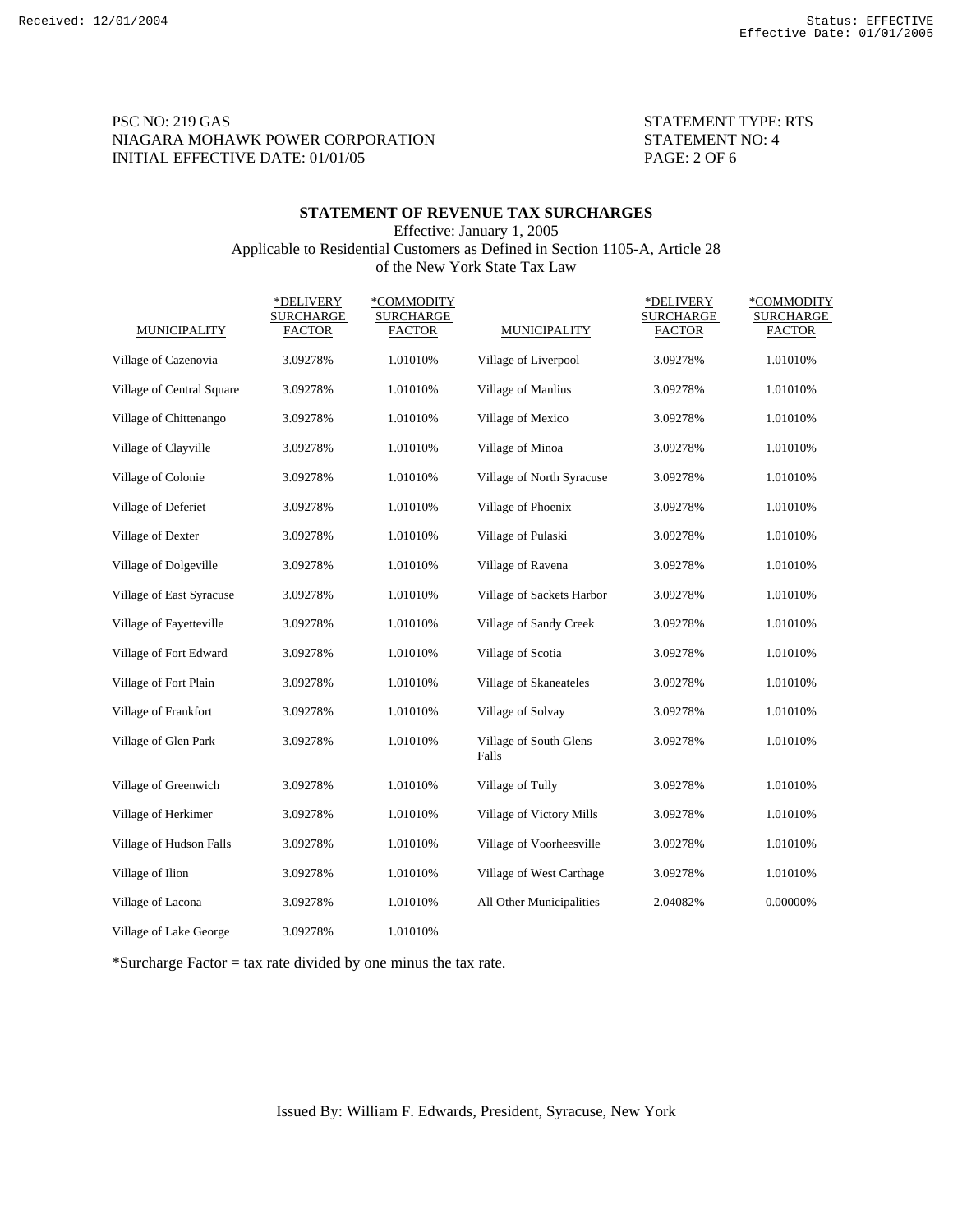PSC NO: 219 GAS STATEMENT TYPE: RTS NIAGARA MOHAWK POWER CORPORATION STATEMENT NO: 4 INITIAL EFFECTIVE DATE: 01/01/05 PAGE: 3 OF 6

### **STATEMENT OF REVENUE TAX SURCHARGES**

Effective: January 1, 2005

Applicable to Non-Residential Customers as Defined in Section 1105-A, Article 28 of the New York State Tax Law, Exclusive of Service Classification Nos. 9 and 14

 The rates and charges for service under Service Classifications of PSC No. 219 Gas shall be increased by multiplying the total of such rates and charges by one plus the following factor pursuant to General Information Rule No. 19 of PSC No. 219 Gas.

|                          | *DELIVERY<br><b>SURCHARGE</b> | *COMMODITY<br>SURCHARGE |                                    | *DELIVERY<br>SURCHARGE | *COMMODITY<br>SURCHARGE |
|--------------------------|-------------------------------|-------------------------|------------------------------------|------------------------|-------------------------|
| <b>MUNICIPALITY</b>      | <b>FACTOR</b>                 | <b>FACTOR</b>           | <b>MUNICIPALITY</b>                | <b>FACTOR</b>          | <b>FACTOR</b>           |
| City of Albany           | 1.01010%                      | 1.01010%                | City of Syracuse                   | 1.01010%               | 1.01010%                |
| City of Amsterdam        | 1.01010%                      | 1.01010%                | City of Troy                       | 1.01010%               | 1.01010%                |
| City of Cohoes           | 1.01010%                      | 1.01010%                | City of Utica                      | 1.01010%               | 1.01010%                |
| City of Fulton           | 1.01010%                      | 1.01010%                | City of Watertown                  | 1.01010%               | 1.01010%                |
| City of Glens Falls      | 1.01010%                      | 1.01010%                | City of Watervliet                 | 1.01010%               | 1.01010%                |
| City of Gloversville     | 1.01010%                      | 1.01010%                | Village of Adams                   | 1.01010%               | 1.01010%                |
| City of Hudson           | 1.01010%                      | 1.01010%                | Village of Altamont                | 1.01010%               | 1.01010%                |
| City of Johnstown        | 1.01010%                      | 1.01010%                | Village of Baldwinsville           | 1.01010%               | 1.01010%                |
| City of Little Falls     | 1.01010%                      | 1.01010%                | Village of Ballston Spa            | 1.01010%               | 1.01010%                |
| City of Oneida           | 1.01010%                      | 1.01010%                | Village of Brownsville             | 1.01010%               | 1.01010%                |
| City of Oswego           | 1.01010%                      | 1.01010%                | Village of Camillus                | 1.01010%               | 1.01010%                |
| City of Rensselaer       | 1.01010%                      | 1.01010%                | Village of Canajoharie             | 1.01010%               | 1.01010%                |
| City of Rome             | 1.01010%                      | 1.01010%                | Village of Canastota               | 1.01010%               | 1.01010%                |
| City of Saratoga Springs | 1.01010%                      | 1.01010%                | Village of Carthage                | 1.01010%               | 1.01010%                |
| City of Schenectady      | 1.01010%                      | 1.01010%                | Village of Castleton-on-<br>Hudson | 1.01010%               | 1.01010%                |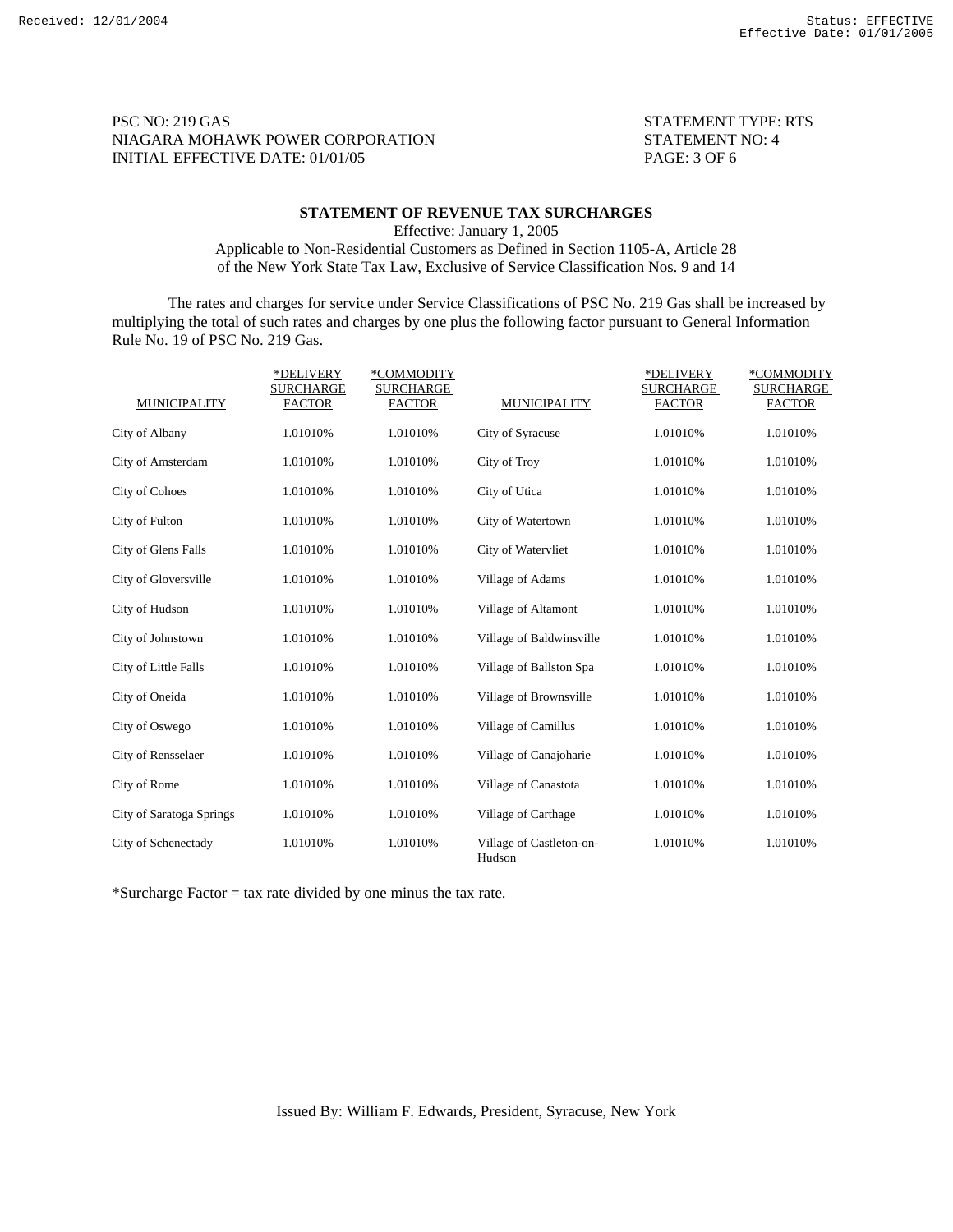# PSC NO: 219 GAS STATEMENT TYPE: RTS NIAGARA MOHAWK POWER CORPORATION STATEMENT NO: 4 INITIAL EFFECTIVE DATE: 01/01/05 PAGE: 4 OF 6

### **STATEMENT OF REVENUE TAX SURCHARGES**

Effective: January 1, 2005

# Applicable to Non-Residential Customers as Defined in Section 1105-A, Article 28 of the New York State Tax Law, Exclusive of Service Classification Nos. 9 and 14

|                           | *DELIVERY<br><b>SURCHARGE</b> | *COMMODITY<br>SURCHARGE |                                 | *DELIVERY<br>SURCHARGE | *COMMODITY<br><b>SURCHARGE</b> |
|---------------------------|-------------------------------|-------------------------|---------------------------------|------------------------|--------------------------------|
| <b>MUNICIPALITY</b>       | <b>FACTOR</b>                 | <b>FACTOR</b>           | <b>MUNICIPALITY</b>             | <b>FACTOR</b>          | <b>FACTOR</b>                  |
| Village of Cazenovia      | 1.01010%                      | 1.01010%                | Village of Liverpool            | 1.01010%               | 1.01010%                       |
| Village of Central Square | 1.01010%                      | 1.01010%                | Village of Manlius              | 1.01010%               | 1.01010%                       |
| Village of Chittenango    | 1.01010%                      | 1.01010%                | Village of Mexico               | 1.01010%               | 1.01010%                       |
| Village of Clayville      | 1.01010%                      | 1.01010%                | Village of Minoa                | 1.01010%               | 1.01010%                       |
| Village of Colonie        | 1.01010%                      | 1.01010%                | Village of North Syracuse       | 1.01010%               | 1.01010%                       |
| Village of Deferiet       | 1.01010%                      | 1.01010%                | Village of Phoenix              | 1.01010%               | 1.01010%                       |
| Village of Dexter         | 1.01010%                      | 1.01010%                | Village of Pulaski              | 1.01010%               | 1.01010%                       |
| Village of Dolgeville     | 1.01010%                      | 1.01010%                | Village of Ravena               | 1.01010%               | 1.01010%                       |
| Village of East Syracuse  | 1.01010%                      | 1.01010%                | Village of Sackets Harbor       | 1.01010%               | 1.01010%                       |
| Village of Fayetteville   | 1.01010%                      | 1.01010%                | Village of Sandy Creek          | 1.01010%               | 1.01010%                       |
| Village of Fort Edward    | 1.01010%                      | 1.01010%                | Village of Scotia               | 1.01010%               | 1.01010%                       |
| Village of Fort Plain     | 1.01010%                      | 1.01010%                | Village of Skaneateles          | 1.01010%               | 1.01010%                       |
| Village of Frankfort      | 1.01010%                      | 1.01010%                | Village of Solvay               | 1.01010%               | 1.01010%                       |
| Village of Glen Park      | 1.01010%                      | 1.01010%                | Village of South Glens<br>Falls | 1.01010%               | 1.01010%                       |
| Village of Greenwich      | 1.01010%                      | 1.01010%                | Village of Tully                | 1.01010%               | 1.01010%                       |
| Village of Herkimer       | 1.01010%                      | 1.01010%                | Village of Victory Mills        | 1.01010%               | 1.01010%                       |
| Village of Hudson Falls   | 1.01010%                      | 1.01010%                | Village of Voorheesville        | 1.01010%               | 1.01010%                       |
| Village of Ilion          | 1.01010%                      | 1.01010%                | Village of West Carthage        | 1.01010%               | 1.01010%                       |
| Village of Lacona         | 1.01010%                      | 1.01010%                | All Other Municipalities        | 0.00000%               | 0.00000%                       |
| Village of Lake George    | 1.01010%                      | 1.01010%                |                                 |                        |                                |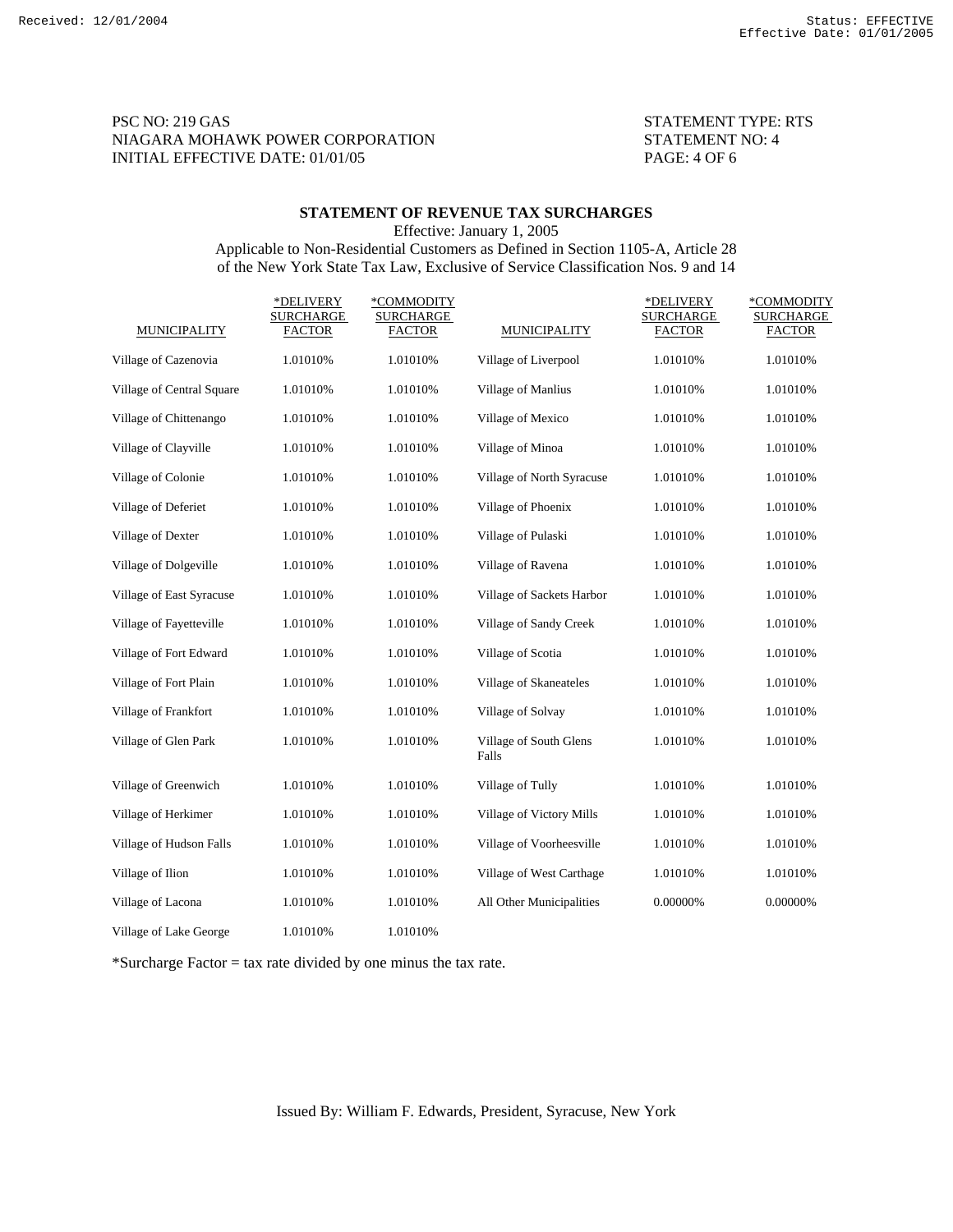PSC NO: 219 GAS STATEMENT TYPE: RTS NIAGARA MOHAWK POWER CORPORATION STATEMENT NO: 4 INITIAL EFFECTIVE DATE: 01/01/05 PAGE: 5 OF 6

## **STATEMENT OF REVENUE TAX SURCHARGES**

Effective: January 1, 2005

Applicable to Customers Taking Service Under Service Classification Nos. 9 and 14

 The rates and charges for service under Service Classifications of PSC No. 219 Gas shall be increased by multiplying the total of such rates and charges by one plus the following factor pursuant to General Information Rule No. 19 of PSC No. 219 Gas.

|                          | *DELIVERY<br><b>SURCHARGE</b> | *COMMODITY<br><b>SURCHARGE</b> |                                    | *DELIVERY<br><b>SURCHARGE</b> | *COMMODITY<br><b>SURCHARGE</b> |
|--------------------------|-------------------------------|--------------------------------|------------------------------------|-------------------------------|--------------------------------|
| <b>MUNICIPALITY</b>      | <b>FACTOR</b>                 | <b>FACTOR</b>                  | <b>MUNICIPALITY</b>                | <b>FACTOR</b>                 | <b>FACTOR</b>                  |
| City of Albany           | 2.14505%                      | 1.01010%                       | City of Syracuse                   | 2.14505%                      | 1.01010%                       |
| City of Amsterdam        | 2.14505%                      | 1.01010%                       | City of Troy                       | 2.14505%                      | 1.01010%                       |
| <b>City of Cohoes</b>    | 2.14505%                      | 1.01010%                       | City of Utica                      | 2.14505%                      | 1.01010%                       |
| City of Fulton           | 2.14505%                      | 1.01010%                       | City of Watertown                  | 2.14505%                      | 1.01010%                       |
| City of Glens Falls      | 2.14505%                      | 1.01010%                       | City of Watervliet                 | 2.14505%                      | 1.01010%                       |
| City of Gloversville     | 2.14505%                      | 1.01010%                       | Village of Adams                   | 2.14505%                      | 1.01010%                       |
| City of Hudson           | 2.14505%                      | 1.01010%                       | Village of Altamont                | 2.14505%                      | 1.01010%                       |
| City of Johnstown        | 2.14505%                      | 1.01010%                       | Village of Baldwinsville           | 2.14505%                      | 1.01010%                       |
| City of Little Falls     | 2.14505%                      | 1.01010%                       | Village of Ballston Spa            | 2.14505%                      | 1.01010%                       |
| City of Oneida           | 2.14505%                      | 1.01010%                       | Village of Brownsville             | 2.14505%                      | 1.01010%                       |
| City of Oswego           | 2.14505%                      | 1.01010%                       | Village of Camillus                | 2.14505%                      | 1.01010%                       |
| City of Rensselaer       | 2.14505%                      | 1.01010%                       | Village of Canajoharie             | 2.14505%                      | 1.01010%                       |
| City of Rome             | 2.14505%                      | 1.01010%                       | Village of Canastota               | 2.14505%                      | 1.01010%                       |
| City of Saratoga Springs | 2.14505%                      | 1.01010%                       | Village of Carthage                | 2.14505%                      | 1.01010%                       |
| City of Schenectady      | 2.14505%                      | 1.01010%                       | Village of Castleton-on-<br>Hudson | 2.14505%                      | 1.01010%                       |